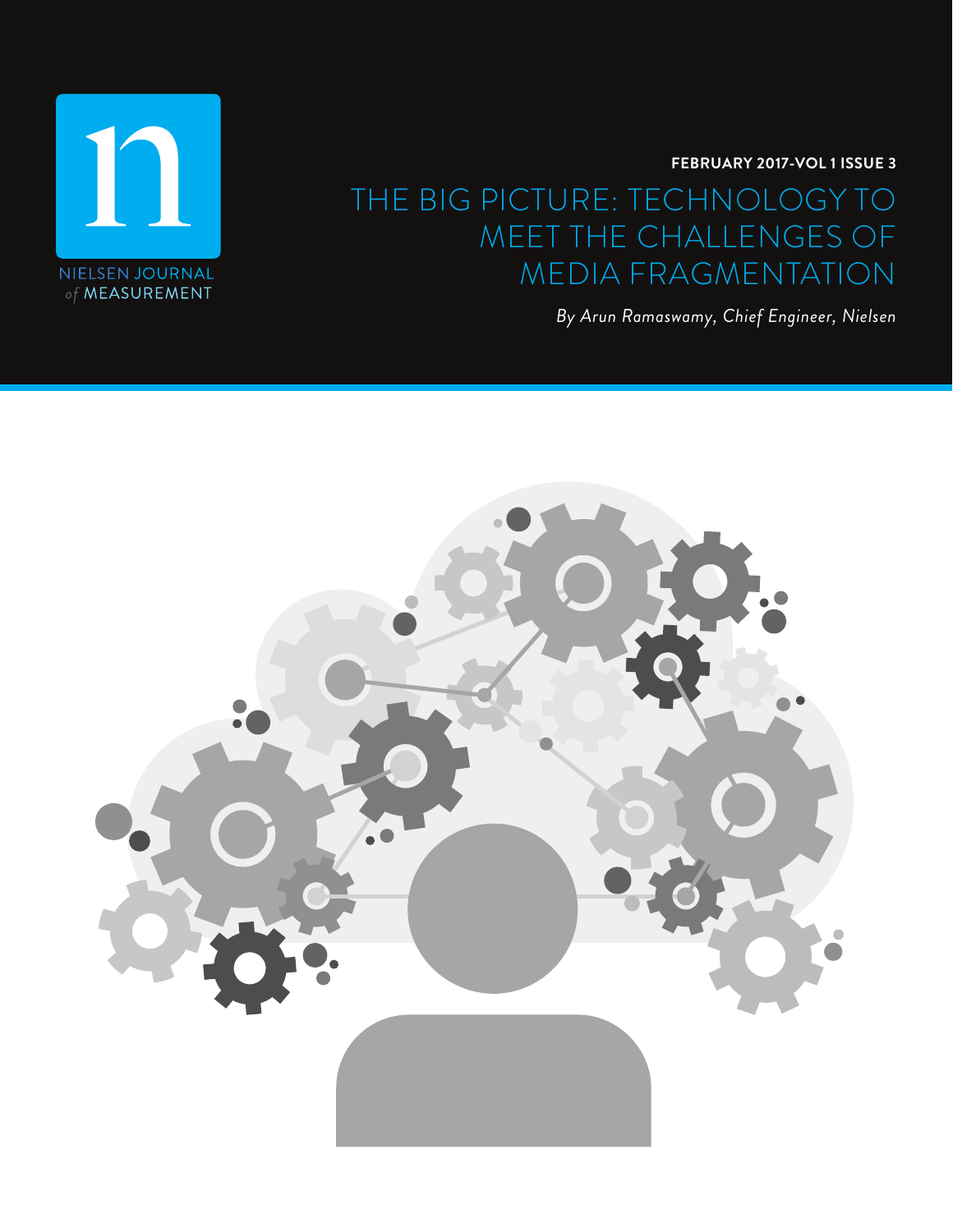EDITOR-IN-CHIEF SAUL ROSENBERG

MANAGING EDITOR JEROME SAMSON

#### REVIEW BOARD

PAUL DONATO *EVP, Chief Research Officer Watch R&D* 

KATHLEEN MANCINI *SVP, Communications*

MAINAK MAZUMDAR *EVP, Chief Research Officer Watch Data Science*

FRANK PIOTROWSKI *EVP, Chief Research Officer Buy Data Science*

ARUN RAMASWAMY *Chief Engineer*

ERIC SOLOMON *SVP, Product Leadership* The world of measurement is changing.

Thanks to recent advances in data collection, transfer, storage and analysis, there's never been more data available to research organizations. But 'Big Data' does not guarantee good data, and robust research methodologies are more important than ever.

Measurement Science is at the heart of what we do. Behind every piece of data at Nielsen, behind every insight, there's a world of scientific methods and techniques in constant development. And we're constantly cooperating on ground-breaking initiatives with other scientists and thought-leaders in the industry. All of this work happens under the hood, but it's not any less important. In fact, it's absolutely fundamental in ensuring that the data our clients receive from us is of the utmost quality.

These developments are very exciting to us, and we created the Nielsen Journal of Measurement to share them with you.

# WELCOME TO THE NIELSEN JOURNAL OF MEASUREMENT

SAUL ROSENBERG

The Nielsen Journal of Measurement will explore the following topic areas in 2017:

| $\overline{\bigcirc}$ |
|-----------------------|
| Ŝ                     |
| $\cap$<br>Ŝ           |
| а                     |
| $\bigcirc$            |
|                       |

BIG DATA *- Articles in this topic area will explore ways in which Big Data may be used to improve research methods and further our understanding of consumer behavior.*

SURVEYS *- Surveys are everywhere these days, but unfortunately science is often an afterthought. Articles in this area highlight how survey research continues to evolve to answer today's demands.*

NEUROSCIENCE *- We now have reliable tools to monitor a consumer's neurological and emotional response to a marketing stimulus. Articles in this area keep you abreast of new developments in this rapidly evolving field.*

ANALYTICS *- Analytics are part of every business decision today, and data science is a rich field of exploration and development. Articles in this area showcase new data analysis techniques for measurement.*

PANELS *- Panels are the backbone of syndicated measurement solutions around the world today. Articles in this area pertain to all aspects of panel design, management and performance monitoring.*

TECHNOLOGY *- New technology is created every day, and some of it is so groundbreaking that it can fundamentally transform our behavior. Articles in this area explore the measurement implications of those new technologies.*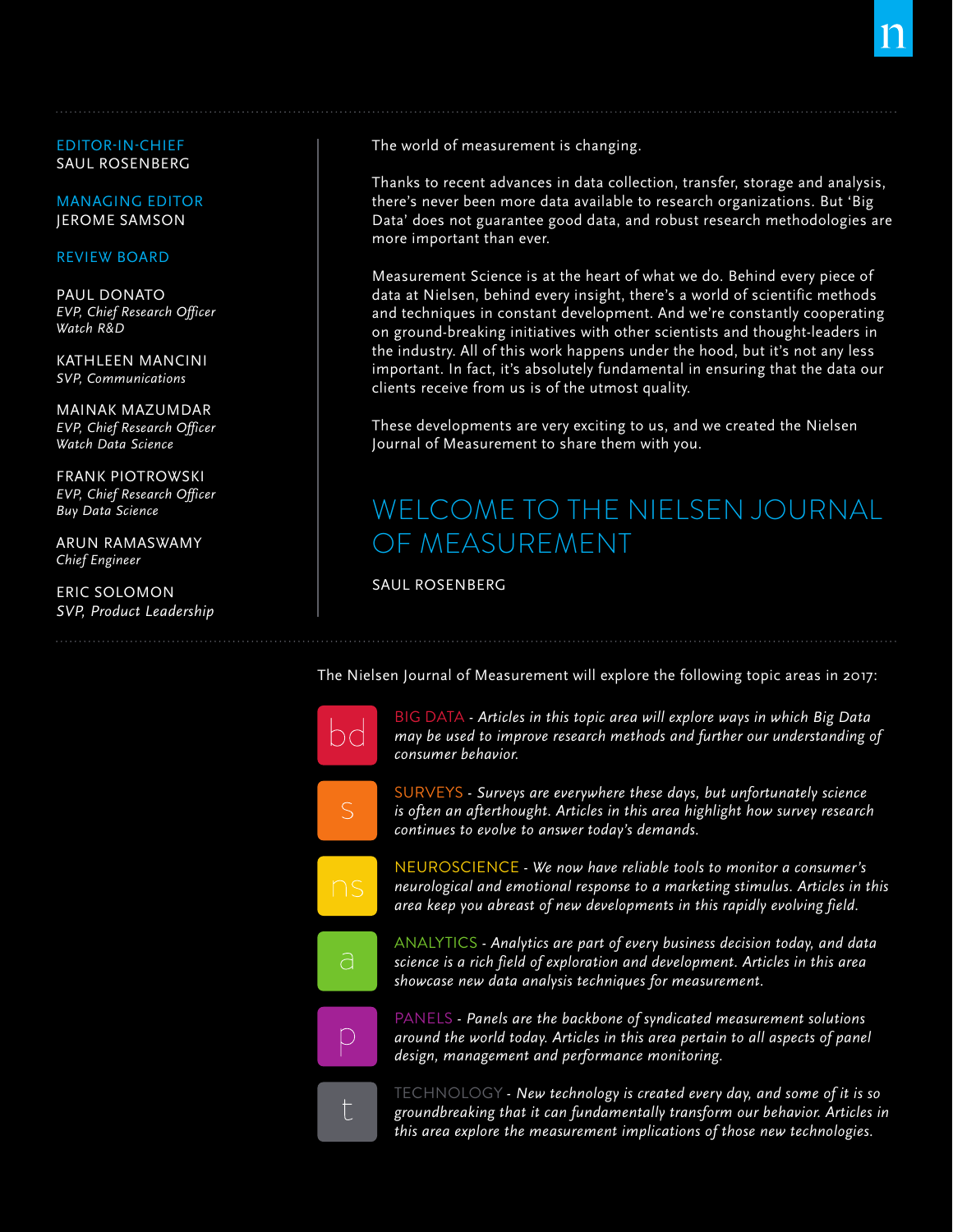# THE BIG PICTURE: TECHNOLOGY TO MEET THE CHALLENGES OF MEDIA FRAGMENTATION

**BY ARUN RAMASWAMY** *Chief Engineer, Nielsen*

# INTRODUCTION

It's a great time to be a media consumer, creator, or distributor. New streaming technologies with over-thetop (OTT) apps, connected devices and social media are expanding the media landscape. While traditional linear TV offers an increasing array of new channels and new features (e.g., cloud-based DVR), OTT providers are making their mark with curated and skinny bundles for live programming choices. Exclusive content from OTT and subscription videoon-demand (SVOD) providers is exploding. Consumers can truly choose to watch anytime, anywhere and on any device.

On the technology side, data management platforms, advertising exchanges and real-time programmatic

technologies are revolutionizing the ad industry with data-driven and predictive ad delivery capabilities. These technologies are making it possible to reach consumers or preferred lifestyle segments with personalized ads.

While those changes are great for the consumer, they are creating more complexity in the ecosystem, and thus more challenges for media researchers. Those challenges can be grouped into two broad categories: media fragmentation (more content and channels that need to be measured) and device fragmentation (media consumption on more diverse digital platforms). To make the right business decisions in this highly complex marketplace, content owners, publishers,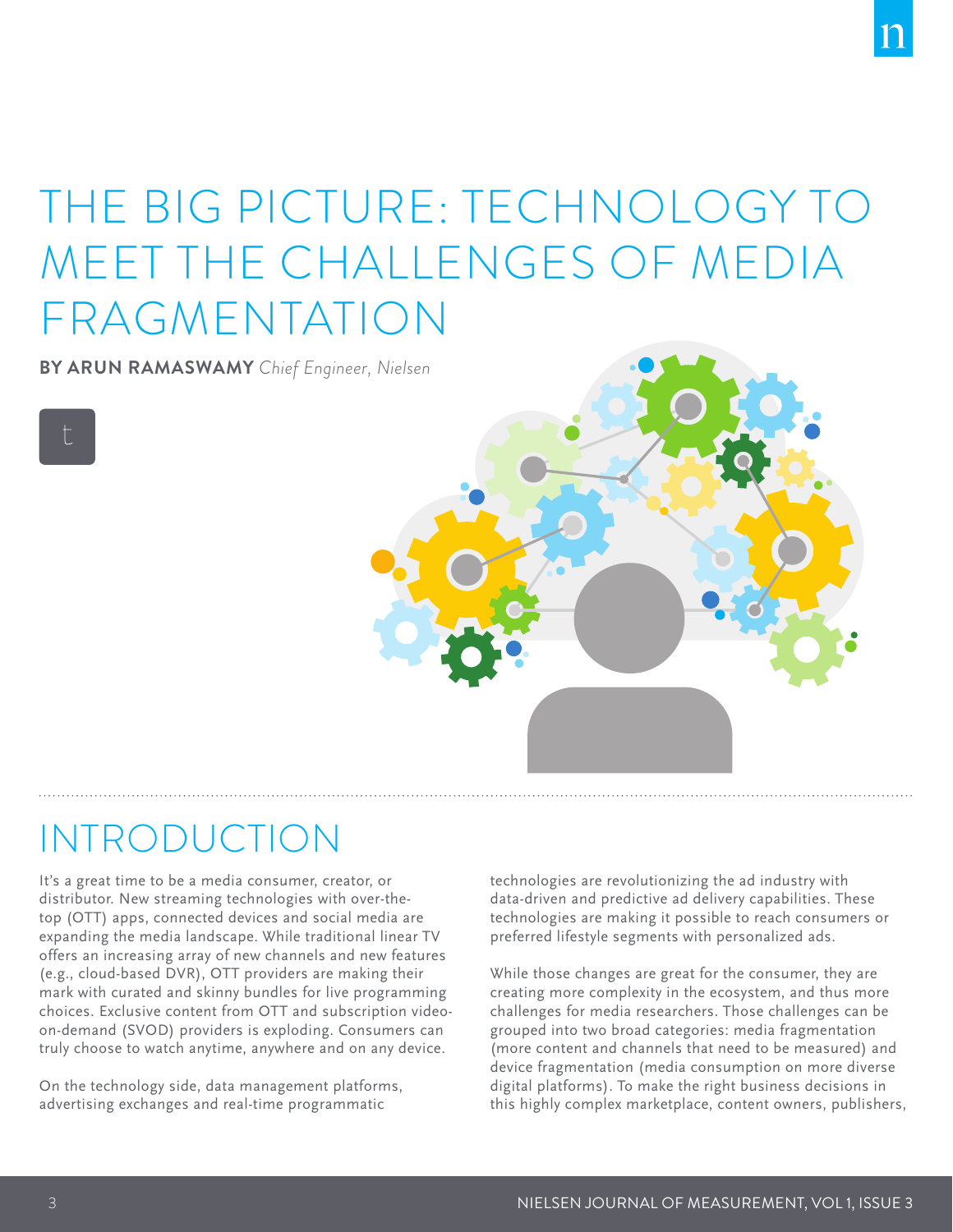advertisers and their agencies need a reliable solution that can address this two-pronged challenge. They need a full picture of the consumption of both ads and content, piecing together all devices and distribution channels to produce what we at Nielsen call a 'total audience' measurement solution.

This paper outlines the key technology developments that are making it possible.

# HOW LINEAR TV AUDIENCE MEASUREMENT WORKS TODAY

Let's set the stage by first reviewing how audience measurement is performed in the U.S. for linear TV—the oldest and still the most widely used media platform available1 . In linear TV, the same programming and the same set of national commercials are broadcast to all viewing audiences of a given channel. In that context, a panel that is statistically sampled from the TV viewing universe is well suited to collect the data and estimate audience figures for the vast majority of programs and advertisements.

The major technical components of the ratings system operated by Nielsen in the U.S. for linear TV are highlighted in Fig. 1.

## **Content identification**

Nielsen leverages dual engines for content identification: watermarking and fingerprinting.

The Nielsen audio watermark is an inaudible signal that is inserted in the content's audio by a device called an encoder. The signal is algorithmically hidden or masked so that it is not audible to viewers. The information in the watermark helps identify the source of the program along with the time of broadcast. More than 3,000 Nielsen watermarking encoders (hardware and software versions) are installed at broadcast networks, cable networks and local TV stations in the U.S., covering over 97% of all broadcast content on the air. VOD content is encoded to carry the Nielsen watermark too.

Nielsen also identifies content via audio fingerprints (sometimes called 'signatures'). Fingerprinting is a popular content identification technology. Around 900 media monitoring sites collect fingerprints in all metered markets, for all broadcast content, and store them in a central reference library.

#### **In-home data collection**

Once a home has been recruited and has agreed to be part of a Nielsen panel, a Nielsen meter is installed at every TV site in the household by Nielsen field technicians. In every home,

## **FIGURE 1: TECHNICAL STEPS FOR NIELSEN'S TRADITIONAL TV RATINGS SYSTEM IN THE U.S.**

**In-home data collection:** using



monitoring sites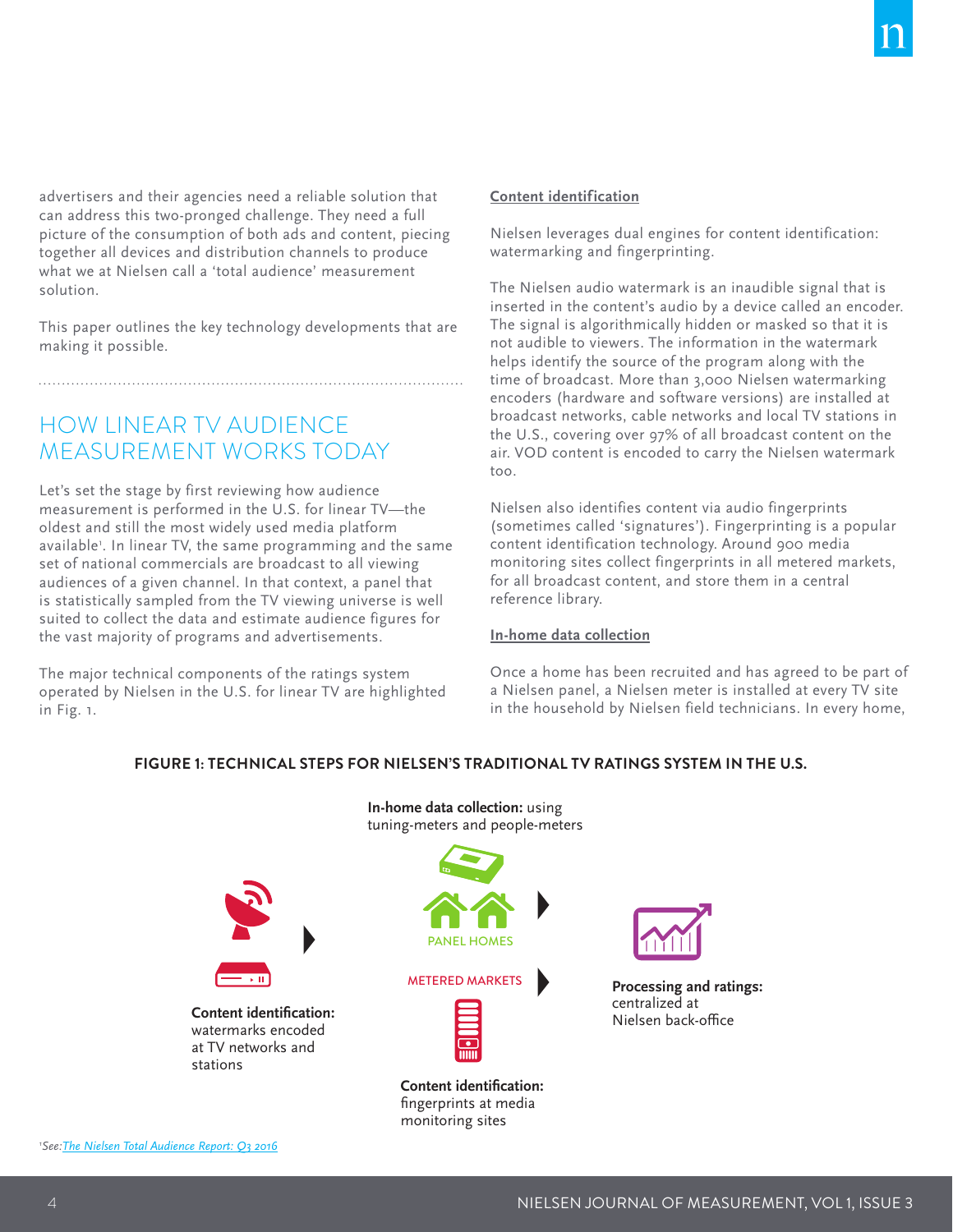the meters capture two important measurement ingredients: tuning (i.e., what is being watched); and audience (i.e., who is watching).

The software in the Nielsen meter performs the following key functions: It identifies which device is actively feeding content to the TV (source detection); It decodes the Nielsen watermark algorithm from the audio; It computes the fingerprint algorithm of the audio; It determines the On/Off state of the TV; And it communicates the collected data back to the Nielsen back-office.

Nielsen's current portfolio of meters is built to meet market needs. The GTAM (global television audience meter) is our most comprehensive meter and is installed when a site's measurement requirements are complex (i.e., with multiple consumer devices, surround sound audio, etc.). We can also

### **FIGURE 2: VARIOUS TYPES OF NIELSEN METERS**





GTAM GTAM Lite



Code Reader

#### **FIGURE 3: THE NIELSEN PEOPLE-METER**



deploy simpler versions (called GTAM Lite and Code Reader) for simpler configurations and for smaller markets. These various types of meters are shown in Fig. 2.

Meters are required to perform at a high level of accuracy. One metric that Nielsen monitors closely is the amount of identification that comes from watermarks. High numbers validate the efficacy of watermarked transmission and detection. For example, in the past six months, GTAM meters were able to credit 97.59% of all viewing using watermarks, and the balance of 2.41% using fingerprints.

In panels where we wish to electronically capture the audience (who is watching), an additional device is installed: the people-meter. The people-meter has a text-based display to communicate with the panelist, and a remote control for the panelist to interact with the device (see Fig. 3).

The people-meter is installed near the TV and is fully visible to the panelists. When the TV is on, this device prompts the panelists to periodically log themselves in as active viewers. The people-meter transfers the data it collects to the colocated Nielsen TV meter, so that the tuning in the home can be properly attributed to who is watching the content.

#### **Processing and ratings computation**

The data collected from panel homes is cleansed, credited to distributors (a network or local station, for example) and mapped to specific programs and commercials. It serves as the basis for daily ratings computations.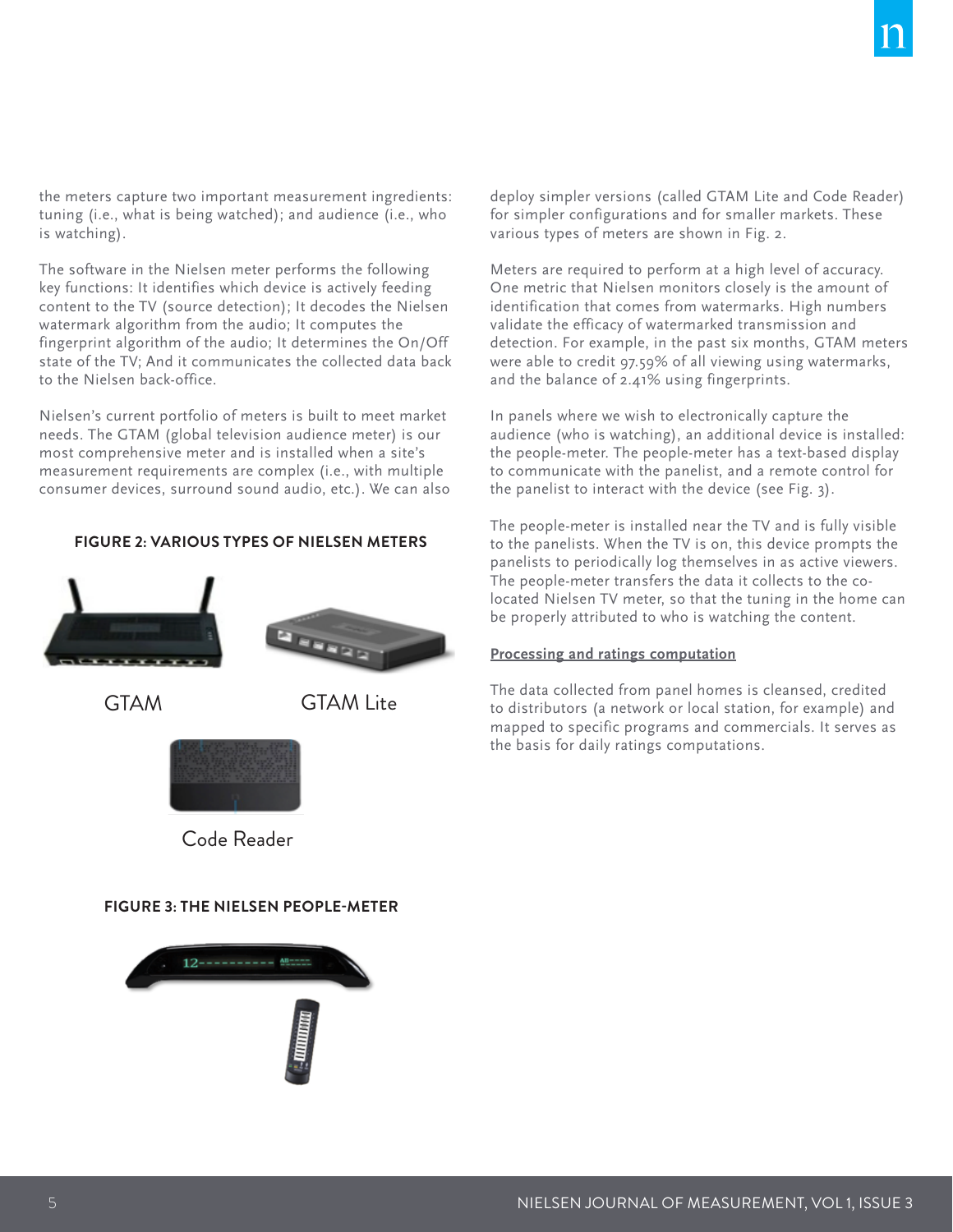## MEETING THE CHALLENGE: MEDIA FRAGMENTATION

Now that we have a basic understanding of the traditional TV measurement infrastructure, it's time to examine how today's media realities are affecting the ratings environment, and what type of technology development is underway to address those challenges.

Today's media environment features many more distribution channels than ever before. As the number of channels multiplies (live as well as on-demand), there are instances, for programs with very small audiences, where the ratings derived from the panels are zero. Simply put, panels are not large enough to capture the audiences of the long tail.

One solution to that problem is to leverage return path data (RPD) from set-top boxes, Smart TVs and other devices. These sources of big data, while missing demographics, can fill specific volumetric gaps in panel data<sup>2</sup>. Another solution is to increase the size of the panel by deploying more meters. Nielsen has done just that many times in its history—after all, the national TV measurement service in the U.S. relied on 5,000 households up until 2003, and it now includes nearly 40,000 households.

But panel expansion can create a strain on logistics and maintenance operations. It's not just the total time needed to install measurement equipment in those new homes that's at stake. Once meters are installed, Nielsen ensures that panels are maintained through regular field technician visits and a strict monitoring of key performance indicators. Visits are also needed to coach and maintain contact with panelists, service malfunctioning meters, or connect new devices. The attention we pay to these field operations is one of the main reasons why Nielsen's panels are so robust, and the data so reliable.

These technical and operational realities gave us an opportunity to rethink our metering technology. By leveraging new low-energy processors (spurred by the IoT phenomenon) and integrated components, we've developed next-generation meters that combine measurement functions in a single compact unit with a modern design. The physical interfaces on those new devices are kept to a minimum in favor of wireless interfaces, significantly reducing the amount of wiring—and thus the amount of time spent on installation. They can communicate with other elements around the

house—such as wearables, smartphones or even a new breed of devices developed by Nielsen to capture over-the-top (OTT) and broadband content delivery.

These new meters are making it possible for us to address the measurement requirements of the modern connected home and its cloud-based content delivery. And they come with remote troubleshooting capabilities that can give technicians a real-time view into the home's television environment reducing the need for a field visit in many of the cases.

Of course, as with any replacement to production equipment, we need to make sure that these next-generation devices are delivering at a level of data accuracy that's at least equivalent to current benchmarks. One particular metric of interest is the in-tabulation (in-tab) rate, the percentage of homes in the panel with data that has passed stringent quality tests, and that are therefore cleared to be part of the ratings estimates for the day. We're in the process of evaluating the performance of our next-generation meters and the early results are extremely encouraging. We're looking forward to their rollout in the near future.

## **FIGURE 4: AN EARLY VERSION OF THE NEXT-GENERATION METER**





*2 See [The value of panels in modeling big data](http://www.nielsen.com/us/en/insights/reports/2016/the-value-of-panels-in-modeling-big-data.html) in VOL1 ISSUE1 of the Nielsen Journal of Measurement.*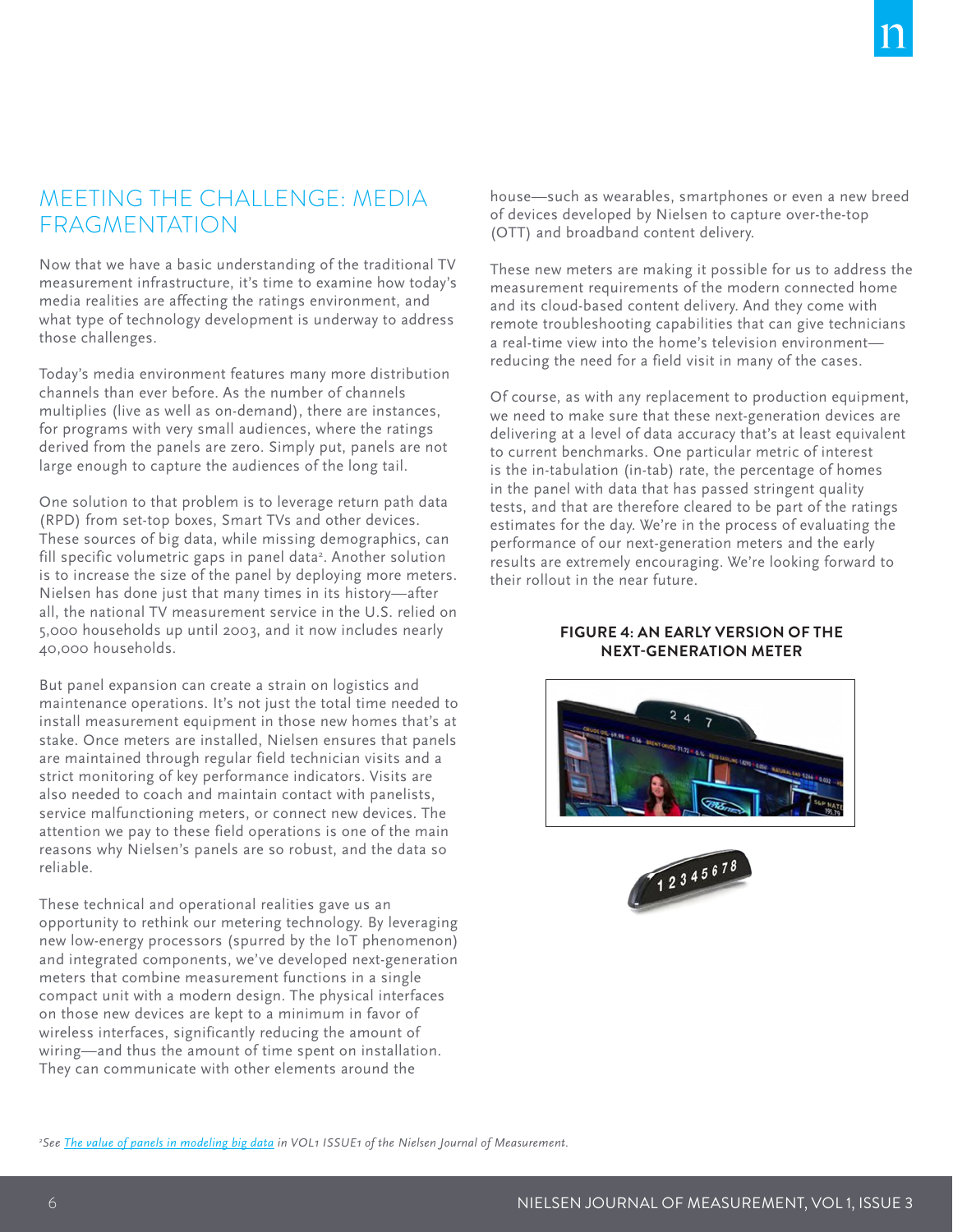# MEETING THE CHALLENGE: DEVICE FRAGMENTATION

Consider now the connected devices landscape—devices like smartphones, tablets, connected TVs and other OTT devices (Roku, Apple TV and more). There are myriads of apps that offer content choices. That content could have originated from TV (on-demand or live), or it could be purely digital. What about the ad model? Some of the content may have no ads, linear ads or ads that are targeted dynamically. Fig.5 helps visualize these various combinations of digital content origin and ad model. From a measurement perspective, even a large panel may be statistically insufficient to capture all the variances in devices, apps and ad models. To address this challenge, we use census impressions from digital devices and calibrate those impressions with data from our panels (where we know what the demographics are). Census collection is a 360-degree view of all impressions for all consumers from all digital devices and apps (PCs, Macs, mobile, tablets, connected

devices). The overall measurement process is shown in Fig. 6. It involves the familiar steps of content identification, data collection and processing and ratings computation, but with a few adjustments to meet the needs of the digital infrastructure. Let's review what those adjustments are.

## **FIGURE 5: VARIOUS CONFIGURATIONS OF DIGITAL CONTENT ORIGIN AND AD MODEL**

| <b>CONTENT ORIGIN</b>     | <b>AD MODEL</b>                                                                                                                         |
|---------------------------|-----------------------------------------------------------------------------------------------------------------------------------------|
| Originates from linear TV | Linear ad load (the ads are the same<br>as when the content aired on linear TV)                                                         |
| Originates from linear TV | Dynamic ad load (the ads are not the<br>same, and their insertion might be a<br>function of a number of<br>audience targeting criteria) |
| Native digital            | Changes to number of ad<br>spots and ad loads                                                                                           |

## **FIGURE 6: TECHNICAL STEPS TO ADDRESS DEVICE FRAGMENTATION IN THE U.S.**



## **Content identification**

Nielsen has created software that has been embedded in most leading transcoders to extract the Nielsen watermark from the audio and re-insert it as metadata in the digital stream. This metadata tag (called ID3) is supported on most leading streaming formats and is now easy to access from the streaming content.

If there is no Nielsen watermark present (as is often the case for native digital content), we leverage the client's metadata (program name, title, length, type and more) to identify the content. This metadata is provided directly by the client's content management system (CMS). Note that video content isn't the only media type that can benefit from this approach: static media (e.g., banner ads, pop-ups, etc.) can be tagged in exactly the same way.

#### **Data collection**

The next part of the puzzle is the meter equivalent. Rather than physical meters in a select number of panel homes, we have created a software library called the software development kit (SDK) that's deployed to the universe of digital viewers. The SDK is instrumented in publisher and aggregator apps (e.g., apps from multichannel video program distributors), as well as on browser pages that stream or render content. Every time a consumer watches content, the SDK captures the measurement data (impressions) and transmits ID3 or CMS tag data back to Nielsen's collection system. By having the same software handle both ID3 and CMS tags, Nielsen clients have the flexibility to choose between advertisement models (linear or dynamic) in order to maximize their monetization objectives.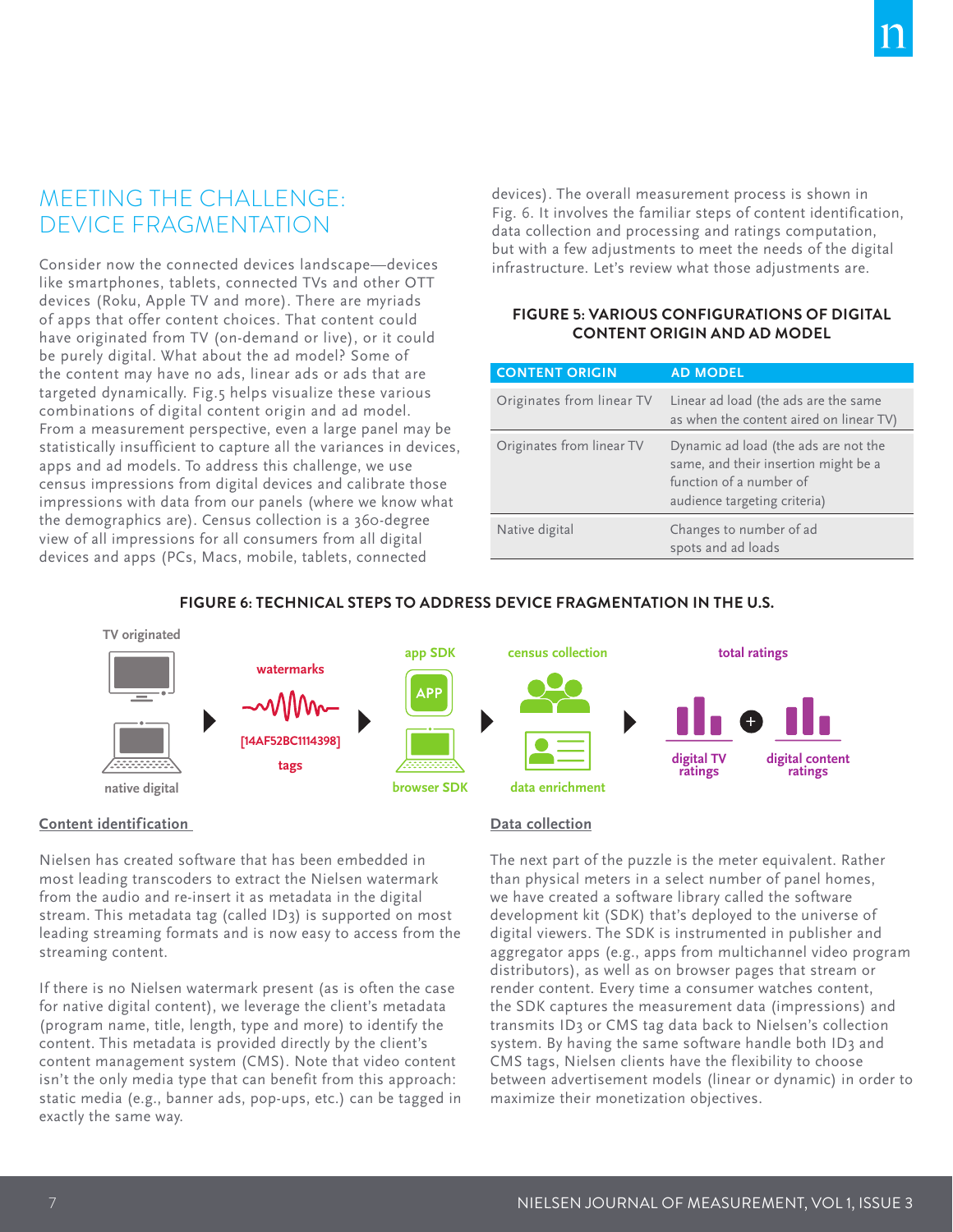#### **Processing and ratings computation**

Processing census impressions is in the domain of very big data, and we make use of all the relevant data storage and processing technologies (such as Hadoop, Spark, NoSQL and Kafka) on cloud-based platforms in order to process that data at scale. Once impressions and demographics are combined, we can proceed with ratings computations and produce digital TV and digital content ratings.

As a final step, the linear TV ratings and digital ratings are combined for a total content ratings number, and the complex, fragmented picture we started with at the beginning of this paper is now complete.

A COMPREHENSIVE SOLUTION AND A ROADMAP FOR THE FUTURE OF MEASUREMENT

Recent innovations such as smarter meters and census data collection are helping us solve the puzzle of today's fragmented media ecosystem (see Fig. 7). So, what lies ahead?

The marketplace keeps evolving, of course, and we're already exploring exciting new developments to track where consumers are going in the next few years. In particular, the world of IoT is upon us. More devices and in-home appliances are getting connected every day, and becoming smarter. It's a natural fit for us to envision ways to integrate our meters with consumer IoT devices. We're also investigating wearables embedded with our modern content recognition technology to create new person-based measurement devices.

On the digital front, our focus is to increase the footprint of our solutions and make it easier for clients to implement our measurement technology. To that effect, the engineering team at Nielsen is working on a new innovation, named cloud API, that doesn't require an integrated client library like the SDK, but rather leverages web APIs to collect data. With a cloud control, it will be easier to take advantage of advances in machine learning to make the systems cognitive and intelligent.

There's a whole world of developments ahead of us, and we will expand on these new opportunities in a future paper. It's an exciting time to be a technologist at Nielsen! 11



#### **FIGURE 7: A SUMMARY OF TECHNICAL SOLUTIONS TO ADDRESS TODAY'S MEASUREMENT CHALLENGES**